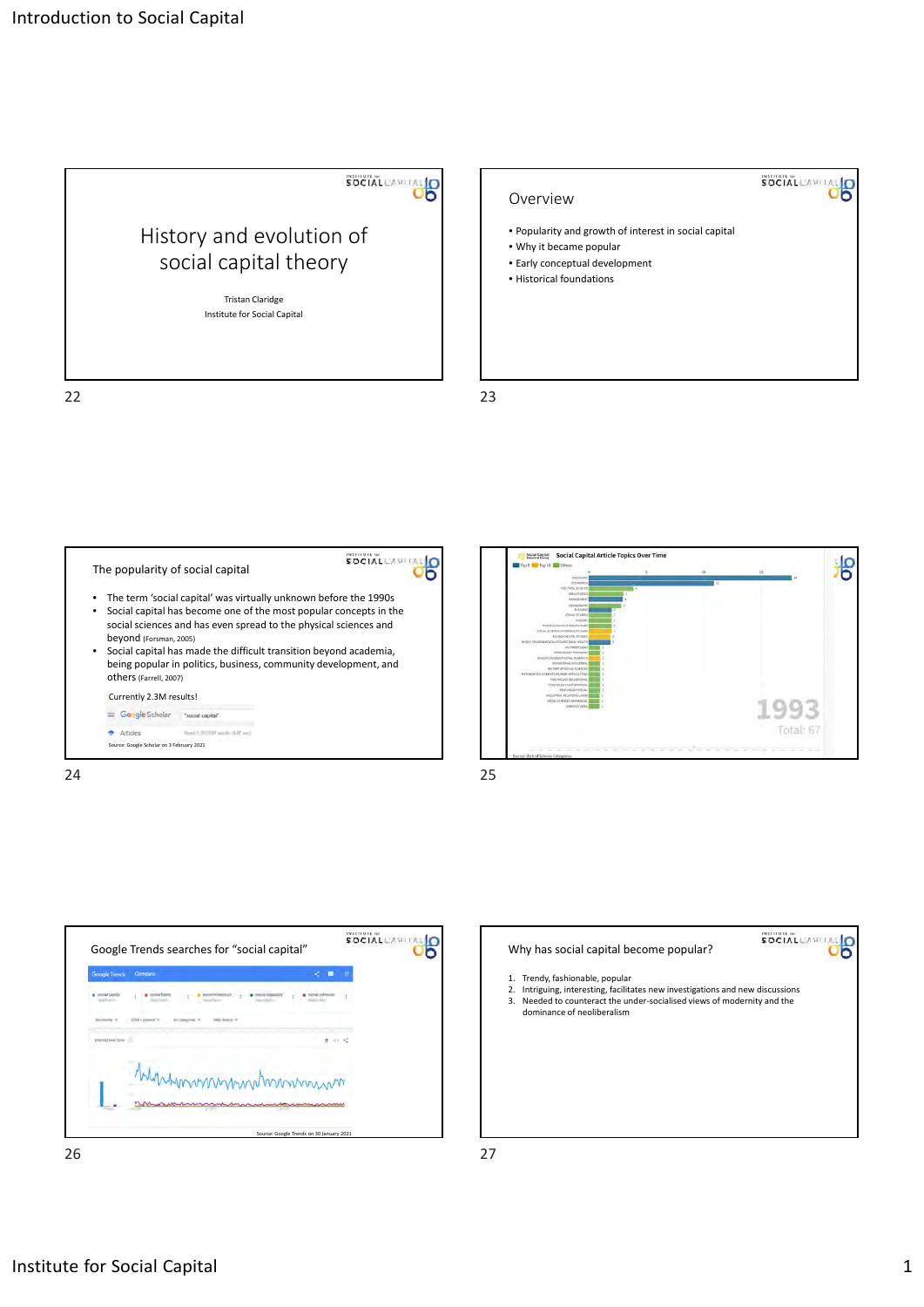|  | Why has social capital become popular?                                                                                                                                                                                                                                                                                                                                                                                                                                                                                                                                        | <b>SOCIAL</b> CAPI |
|--|-------------------------------------------------------------------------------------------------------------------------------------------------------------------------------------------------------------------------------------------------------------------------------------------------------------------------------------------------------------------------------------------------------------------------------------------------------------------------------------------------------------------------------------------------------------------------------|--------------------|
|  | "Since the dawn of time, the survival of human beings has depended on the<br>level of their integration into one or more mutually helpful communities. Those<br>with social support and links with others live better than those who remain<br>isolated" (Satorius, 2003, p. \$105)<br>"Social capital has such widespread resonance because it provides a name for<br>an intuitive, transcultural recognition that we are inherently social beings, and<br>that this has significant consequences for a host of other substantive issues we<br>care about." (Woolcock, 2010) |                    |
|  |                                                                                                                                                                                                                                                                                                                                                                                                                                                                                                                                                                               |                    |
|  |                                                                                                                                                                                                                                                                                                                                                                                                                                                                                                                                                                               |                    |

"The concept of social capital draws attention to the effects and consequences of human sociability and connectedness and their relations to the individual and social structure." (Tzanakis, 2013)

28 29



## Why did it emerge in the 1990s?

• Corrective to the idea that "there is no such thing as society" and Thatcherism (Arneil, 2012)

SOCIAL CAPITAL O

- A direct response to the predominant economic theories and policies of the 1980s (Gearin, 2017)
- The rise of neoliberalism greatly contributed to social capital's popularity (Navarro 2004; Ferragina and Arrigoni 2016)
- A critique of the narrow analytic perspective on economic activities that is immanent in the neoclassical school of macro‐ economic thinking (Huysman & Wulf, 2004)
- A response to the rising political prominence of neoliberalism (Ferragina & Arrigoni, 2017) The historical moment in the mid‐1990s—in the aftermath of the Cold War, the fall of the Berlin Wall, and the serious economic crises suffered by the post socialist countries—created a unique space for a social and institutional explanation of how key parts of society work (or not) (Woolcock, 2010)